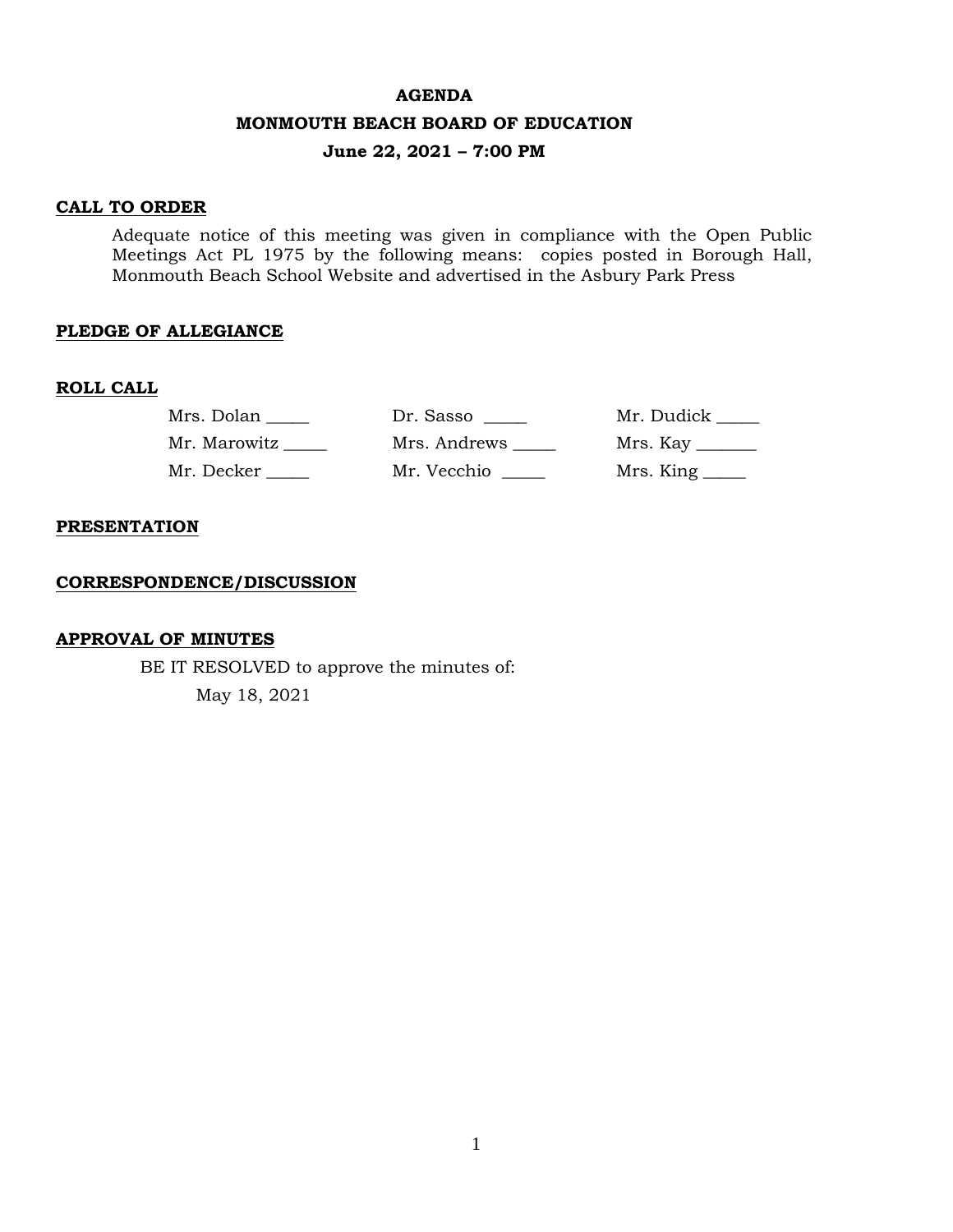#### **SUPERINTENDENT'S REPORT**

A. BE IT RESOLVED to approve the following statistical information:

# **Student Enrollment as of May 28, 2021 Total 256**

| Preschool | 19 | Grade 3-1 | 12 | Grade 6-1 | 12 |
|-----------|----|-----------|----|-----------|----|
| K         | 19 | Grade 3-2 | 12 | Grade 6-2 | 12 |
| Grade 1-1 | 11 | Grade 4-1 | 14 | Grade 7-1 | 13 |
| Grade 1-2 | 11 | Grade 4-2 | 13 | Grade 7-2 | 13 |
| Grade 2-1 | 14 | Grade 5-1 | 14 | Grade 8-1 | 18 |
| Grade 2-2 | 16 | Grade 5-2 | 15 | Grade 8-2 | 18 |

#### **Student Attendance Staff Attendance**

| September | 98.5% | February | 97.0% | Septemb |
|-----------|-------|----------|-------|---------|
| October   | 98.0% | March    | 95.0% | October |
| November  | 97.0% | April    | 97.5% | Novembe |
| December  | 97.0% | May      | 97.0% | Decembe |
| January   | 97.0% | June     | 98.6% | January |

| September | 100.0% | February | 98.5% |
|-----------|--------|----------|-------|
| October   | 90.0%  | March    | 98.0% |
| November  | 94.5%  | April    | 98.5% |
| December  | 98.5%  | May      | 98.0% |
| January   | 98.5%  | June     | 96.5% |

- B. Security Drill Fire Drill May 27, 2021 at 10:30 a.m. Security Drill – Fire Drill – June 21, 2021 at 9:00 a.m. Security Drill - Evacuation (non-fire) May 19, 2021 at 1:30 p.m. Security Drill – Active Shooter – June 21, 2021 at 9:50 a.m.
- C. Harassment Intimidation and Bullying BE IT RESOLVED to (affirm, deny or modify) the HIB Form as presented by Mrs. Jessica Alfone.
- D. Upon the recommendation of the Superintendent, approve the Bus Evacuation Drill Report based on the drill conducted at MBS on June 10, 2021 at 9 a.m. All students were involved and exited the bus through the rear emergency door on the blacktop side of the building. Dr. George and Mr. Kammerer supervised the drill.

#### **PTO PRESENTATION – Caroline Quattrochi**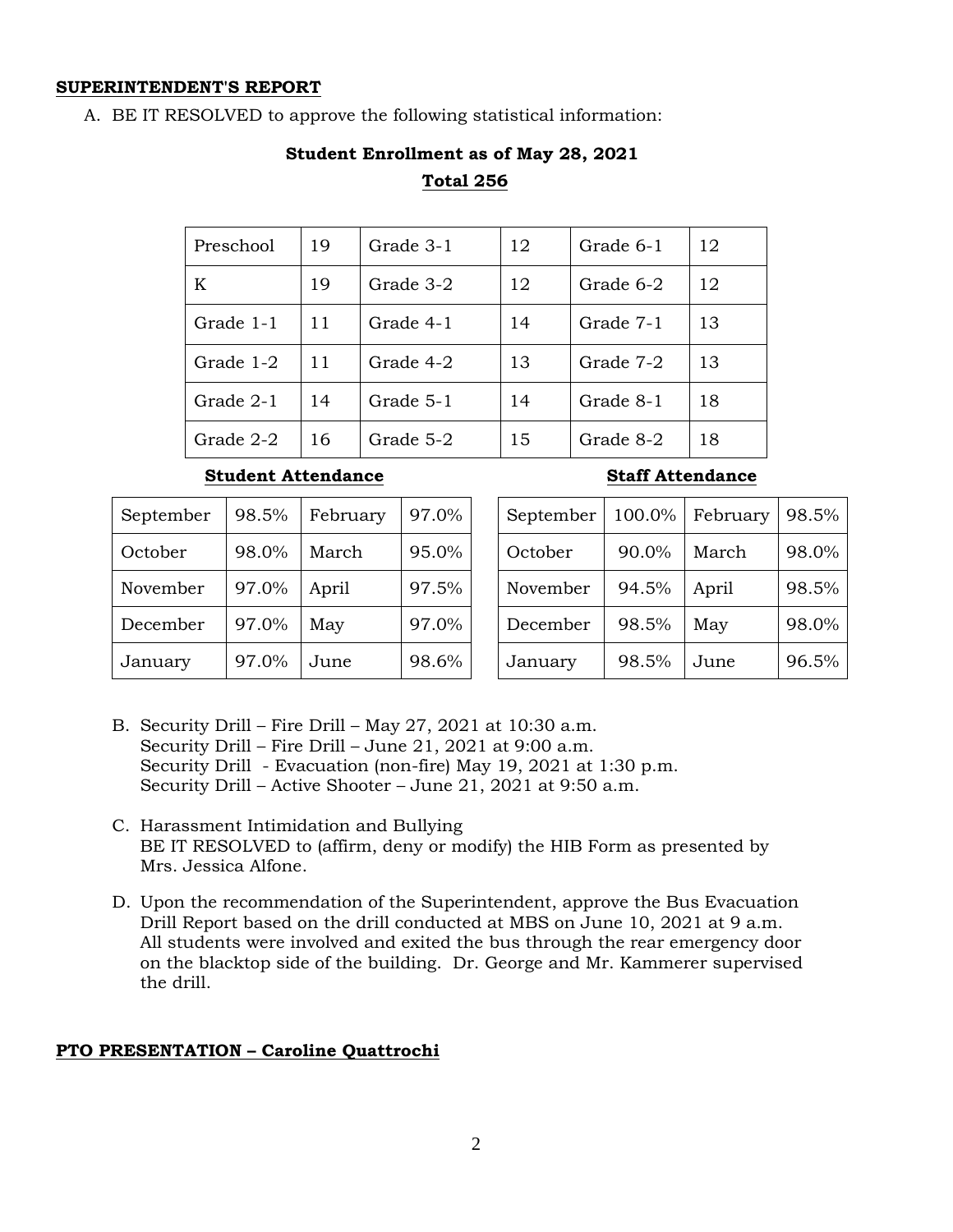#### **PUBLIC DISCUSSION**

In compliance with Open Public Meetings Act PL 1975, Chapter 10:4-12 subsection b, - A public body may exclude the public only from that portion of a meeting at which the public body discusses any matter involving the employment, appointment, termination of employment, terms and conditions of employment evaluation of the performance of promotion or discipline of any specific prospective public officer or employees or current public offer or employee employed or appointed by the public body, unless all the individual employees or appointees whose rights could be adversely affected request in writing that such matter or matters be discussed at a public meeting. As per Board Bylaws, 0167, public participation in Board Meetings, such remarks are to be limited to five minutes duration. The Board of Education, though affording the opportunity for members of the public to comment will not engage and/or make remarks concerning matters of student confidentiality and/or matters of personnel wherein employees of the District have not been given notice of the Board's intent to discuss their terms and conditions of employment. Members of the public are reminded that though they are afforded the opportunity to address the Board, they are not given license to violate the laws of slander. Comments made by members of the public that are not in keeping with the orderly conduct of a public meeting will be asked to yield the floor and if they fail to do so may be subject to charges under New Jersey statues associated with disruption of a public meeting.

#### **FINANCE**

#### Chair: Ken Marowitz

Vincent Sasso, Joseph Vecchio, Boyd Decker

- A. BE IT RESOLVED to approve the following financial reports;
	- June 2021 Bill List in the amount of \$261,823.22
	- Payroll Gross total for May 2021 in the amount of \$302,952.98
	- Report of Board Secretary April Report

| Fund 10 -            |               | \$1,459,300.17 |
|----------------------|---------------|----------------|
| Fund 20 -            | $\mathcal{L}$ | 5,916.00       |
| Fund 40 -            | $^{\circ}$    | 0.00           |
| Capital Reserve      | \$            | 242,204.16     |
| Maintenance Res      | \$            | 355,126.37     |
| Emergency Reserve \$ |               | 10,203.78      |

- Monthly transfer report for April, 2021. *(Attachment 1)*
- Pursuant to NJAC 6:l20-2.13(d), I certify as of April 2021 no budgetary line item account has been over expended in violation of NJAC 6:20-22.13 (ad). I hereby certify that all of the above information is correct.
- Board Certification:

Pursuant to NJAC 6:20-2.3 (e), we certify that as of April 31, 2021, after review of the Secretary's Monthly Report and upon consultation with the appropriate district officials, that to the best of our knowledge, no major account or fund has been over expended in violation of NJAC 6A:23A-22.13(b) and that sufficient funds are available to meet the district's financial obligations for the remainder of the fiscal year.

B. BE IT RESOLVED to approve the following contracts for the 2021-2022 school year:

| Strauss Esmay (Policy)      | \$4,785.00 |
|-----------------------------|------------|
| Realtime (Student Database) | \$7,370.00 |
| Blackboard (Website)        | \$3018.77  |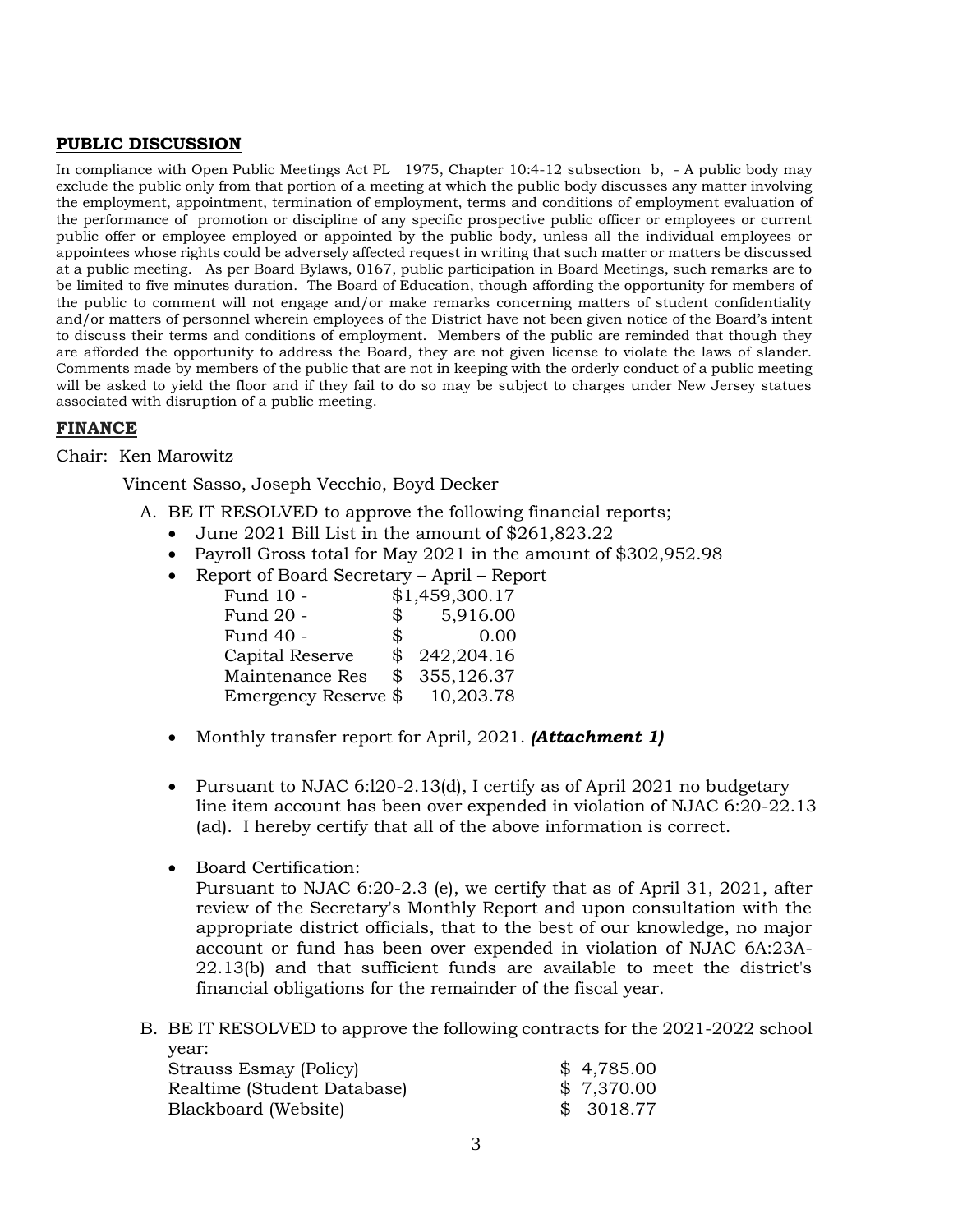#### **FINANCE** *(continued)*

| Learning A to $Z$                  | \$1731.00                |
|------------------------------------|--------------------------|
| Accutrain (Online Health Training) | 695.00<br>$\mathbb{S}^-$ |
| Jersey State Energy Controls       | \$3580.00                |
| Systems 3000 – Licensing Fees      | \$20,340.00              |
| Systems 3000 – Hosting Fee         | \$6,102.00               |

New Jersey Schools Insurance Group (NJSIG) renewal for the 2021-2022 school year;

|                                    | FY 2021 |           |    | FY 2022   |  |  |
|------------------------------------|---------|-----------|----|-----------|--|--|
| Commercial Package                 | \$      | 31,917.00 | \$ | 32,068.00 |  |  |
| Workers Compensation               | \$      | 27,800.00 | \$ | 29,997.00 |  |  |
| <b>Excess Workers Compensation</b> | \$      | 914.00    | \$ | 1,099.00  |  |  |
| Errors and Omission                | \$      | 7,089.00  | \$ | 7,888.00  |  |  |
| Flood ( $exp Aug 4, 2020$ )        | \$      | 14,760.00 | \$ | 14,865.00 |  |  |
|                                    | \$      | 82,480.00 | \$ | 85,917.00 |  |  |

- C. BE IT RESOLVED to approve Delta Dental as the districts dental carrier at the renewal rate effective July 1, 2021 through June 30, 2022 at an annual amount of approximately \$36,000.00.
- D. BE IT RESOLVED to approve N.J. State Health Benefits Program as the districts medical and prescription carrier at the renewal rate effective July 1, 2021 through June 30, 2022 at an annual amount of approximately \$709,000.00
- E. BE IT RESOLVED to approve the Monmouth Beach School Preschool Program for the 2021-2022 school year.
- F. BE IT RESOLVED to approve the Shared Services contract for the Regional Director of Curriculum and Instruction through Shore Regional High School from September 1, 2021 – June 30, 2022 at a cost of \$19,000.00.
- G. BE IT RESOLVED to approve the ESSER American Rescue Plan Consolidated Grant Application for Safe Return to In-Person Instruction for the period from March 11, 2021 through December 30, 2022.
- H. BE IT RESOLVED to accept the Monmouth Beach School District's financial award in the amount of \$211,091.00 from the ESSER III – American Rescue Plan.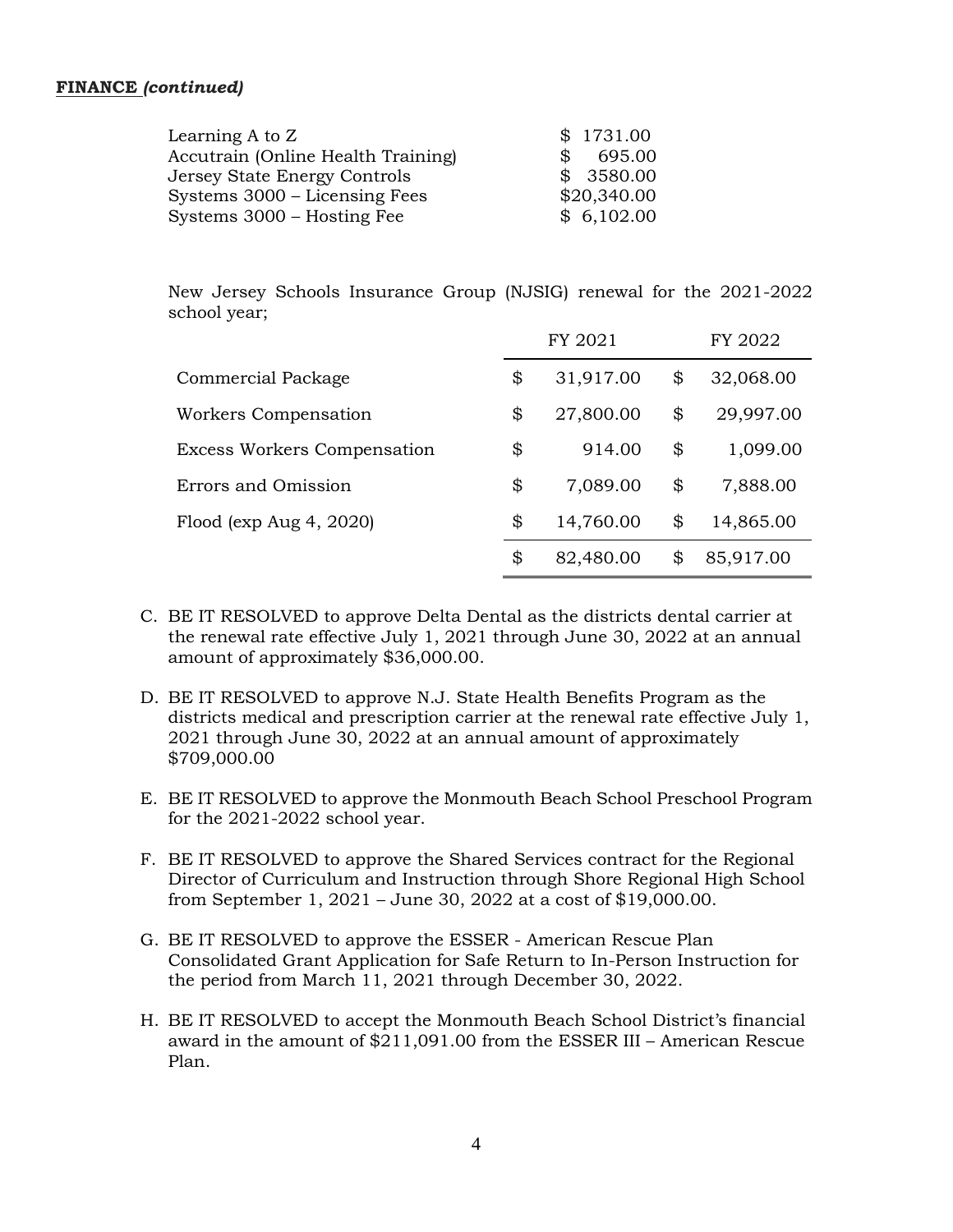#### **PERSONNEL**

Chair: Barbara Kay

Melanie Andrews, Chris Dudick, Aleksandra King

- A. BE IT RESOLVED to approve the following 12-month personnel contracts from July 1, 2021 through June 30, 2022 as follows:
	- Dawn Fichera, Superintendent's Secretary \$59,829.00
	- Kathleen Costello, School Secretary \$58,776.00
	- Joan Konopka, Assistant to the Business Administrator \$56,154.00
	- Robert Seidel, Head Custodian \$62,037.00
	- Joseph Morizio, Custodian \$44,730.00
	- B. BE IT RESOLVED to rescind the following previously approved resolution: Nancy Pavelka as a long-term leave replacement for Rachel Kammerer from September 1, 2021 through November 21, 2021 at the long-term substitute rate.
	- C. BE IT RESOLVED to approve Danielle DiCapri for the 2021-2022 school year at MA Step 2-3 (\$60,000) of the MBTA Salary Guide as a Special Education Teacher pending criminal history/fingerprinting clearance.
	- D. BE IT RESOLVED to approve Isabel Farrell from Monmouth University to complete her yearlong Clinical Teacher Practice from September 7, 2021 through May, 2022 in the Kindergarten classroom.
	- E. BE IT RESOLVED to approve Courtney MacKay for the 2021-2022 school year at MA Step 1 (\$59,500) of the MBTA Salary Guide as a School Behavioral Support Specialist pending criminal history/fingerprinting clearance.
	- F. BE IT RESOLVED to approve the following Instructional Aides for the 2021-2022 school year:
		- Diane Bettinger \$20.91 per hour
		- Michele Leite \$18.87 per hour
	- G. BE IT RESOLVED to approve the summer nursing schedule from July 12, 2021 through August 26, 2021, Monday through Thursday only, from 8:00 a.m. to 11 a.m. at the MBTA rate of \$54.00/hr., not to exceed \$4,536.00. BE IT FURTHER RESOLVED to approve Susan Gillick, Susan McDonald, Devon Sullivan, or Lauren Decker (1 nurse each day for the allotted time).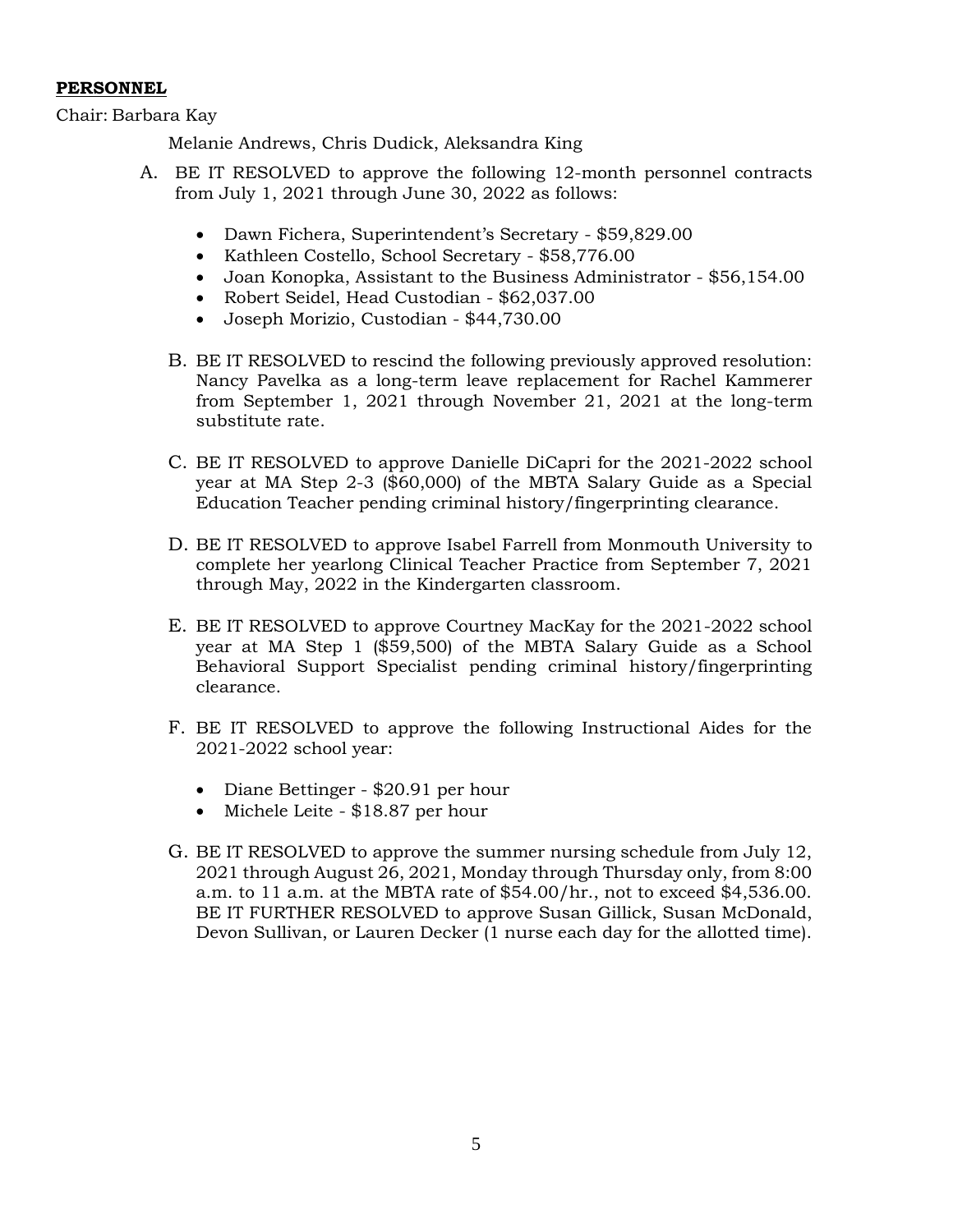# **CURRICULUM AND INSTRUCTION**

Chair: Chris Dudick

- A. BE IT RESOLVED to approve the following summer curriculum writing not to exceed 15 hours for each staff member at \$54.00/hr. per the MBTA Contract (total shall not exceed \$4,860.00):
	- K 5 Science: Nancy Pietz, Rachel Kammerer, Erin Deininger
	- K 8 Music: Emily Rossi
	- K 8 Art: Brianne Mitchell
	- K 8 Health: Michael Kammerer

# **BUILDING AND GROUNDS**

Chair: Vincent Sasso

Ken Marowitz, Boyd Decker, Joseph Vecchio

 BE IT RESOLVED to approve the NJDOE Kindergarten Classroom Toilet Waiver for Room 30 for the upcoming 2021-2022 school year. Toilet rooms provided directly outside with clearly marked signage visible to the child from the classroom door. Toilet facilities will be provided for both boys and girls and the Kindergarten children will not be left unsupervised at any time.

# **POLICY**

Chair: Melanie Andrews

BE IT RESOLVED to approve the second read of the following policies:

- Policy 5330.05 Seizure Plan
- Policy 6470.01 Electronic Funds Transfer and Claimant Certification

# **GENERAL ITEMS**

- A. Future meeting date: Regular Meeting July 20, 2021.
- B. BE IT RESOLVED to approve the donation of 25 used desktop computers to Long Branch School District.